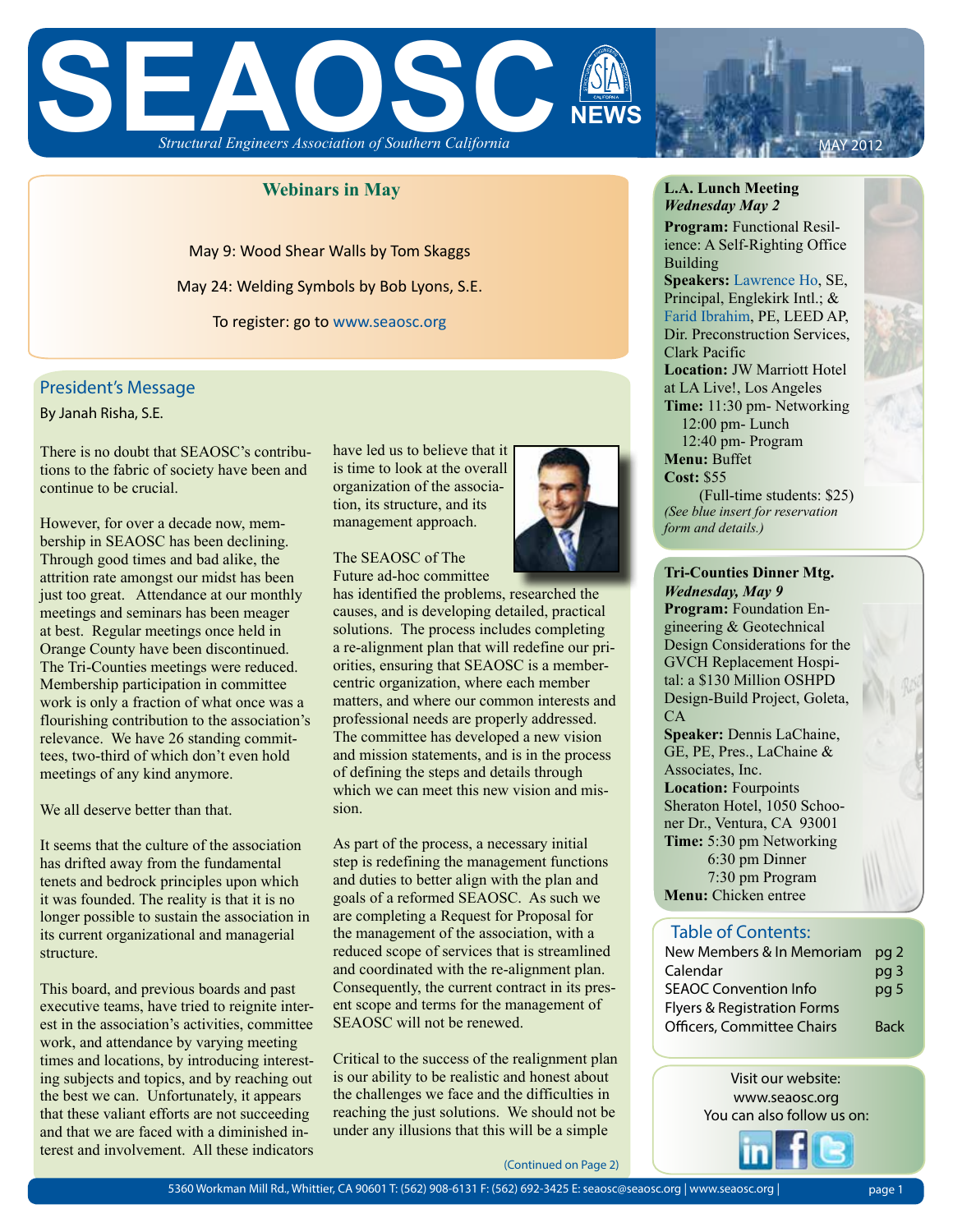## President's Message (Continued From Page 1)

and easy process. Change is never easy nor simple. Growth is never without pain. But I am very hopeful and optimistic because I know that structural engineers are exceptional people. We are problem solvers with unequalled analytical skills. And I know, that we care enough to demand sacrifice from and for each other. With leadership, flexibility, and compromise we will meet the challenges head on, and we will have a SEAOSC that can take us and the profession through the next decade.A SEAOSC where the value to the members is paramount. A SEAOSC where the contributions of structural engineers to society are fostered and recognized. We all have earned it.



**Ammerman, Earl F.;** *Member;* Earl Ammerman Consulting Engineer, Palm Springs; earlammerman3@yahoo. com

**Bowles, Seth I.;** *Member;* Haag Engineering, Irvine; sbowles@haagengineering.com

**Gomez, Matthew;** *Member SE;*  Gerdau, Keller, TX; matthew.gomez@ gerdau.com

**In Memoriam**

Janah

**Mutka, Jason R.;** *Member;* EW-Webb Engineering, Inc., Riverside; jemutka@hotmail.com

**Paulson, Conrad;** *Member;* Wiss, Janney, Elstner Associates, Inc., Los Angeles; cpaulson@wje.com

**Sanchez, Jose A.;** *Associate;*  KPFF, Los Angeles; jsanchez@kpffla.com

**Wiesner, Mark S.;** *Member;*  Verco Decking, Inc., Los Angeles; swiesner@vercodeck.com

## **Clarkson Pinkham**

Clarkson W. Pinkham ("Pinky") passed away at his home peacefully in his sleep on January 30, 2012. He was 92. He was born November 25, 1919 in Los Angeles, California, to Walter and Dorothy Pinkham.

Pinky grew up in Los Angeles, graduating from Los Angeles High School in 1937. He attended UC Berkeley, becoming a member of the Alpha Sigma Phi fraternity and receiving a Bachelor of Science degree in Civil Engineering in 1947. He was a member of Tau Beta Pi and Chi Epsilon, honorary engineering fraternities. From 1941 to 1946, he was in the U.S. Naval Reserve serving on a Hydrographic Survey Ship, the U.S.S. Pathfinder, surveying the Pacific Islands for the U.S. Navy. He retired as a Lieutenant Commander, USNR (Ret.). in 1954. In 1942 , he married Emma Lu Hull, whom he'd known since high school.

After graduation, Pinky joined the firm of S. B. Barnes and Associates, a wellknown consulting structural engineering firm in Los Angeles where he worked for 62 years. He became an Associate in 1956 and President in 1964.

Pinky was a member of countless professional and civic organizations: Most notably, Pinky was a member of the Structural Engineers' Association of Southern California, a Life member and fellow of the American Society of Civil Engineers, a member of the International Association of Bridge and Structural Engineering, a member of the Board of Directors of the Earthquake Engineering Research Institute, a member of the Building Seismic Safety Council, a member of the American Welding Society, a member of the Concrete Reinforcing Steel Institute, a member of the American Society of Testing and Materials, a founding member and board member (1986-87) of The Masonry Society, a member of the Structural Stability Research Council, and a Professional member of the American Institute of Steel Construction, where he served as a member of the Specifications committee from 1969-1999. He received the AISC Lifetime Achievement Award in 1999. He was a member of the American Arbitration Association, a member of the Seismological Society of America, a Professional Member of the International Conference of Building Officials, a member of the Institute for the Advancement of Engineering, a charter member of the Consultative Council of the National Institute of Building Sciences, and a founding member of the Los Angeles Tall Buildings Structural Design

Council.

As a member of the Structural Engineers' Association of Southern California (SEAOSC), Pinky served as President in 1971 and 1975. He was a member of the Seismology Committee of SEAOC from 1961 to 1970 and from 1972 to 1974. He was Chair of the Seismology Committee from 1967 to 1970, and was elected an Honorary member of SEAOSC in 1984. He was given the S. B. Barnes Award for Research in 1985 and 1990 by SEAOSC, and was inducted into the SEAOSC College of Fellows, the highest honor awarded by the Structural Engineers Association of California (1994-95).

Pinky was also very active in and was a fellow of the American Concrete Institute (ACI) ACI. He served on the Board of Directors and on Committee 318 on Building Code requirements, the Committee on Joints in Concrete Structures, and the Committee on Concrete Reinforcement. Pinky was awarded the Henry L. Kennedy Award by ACI in 1986.

He was a registered Civil Engineer in California and Washington, Structural Engineer

*(Continued on Pg. 4)*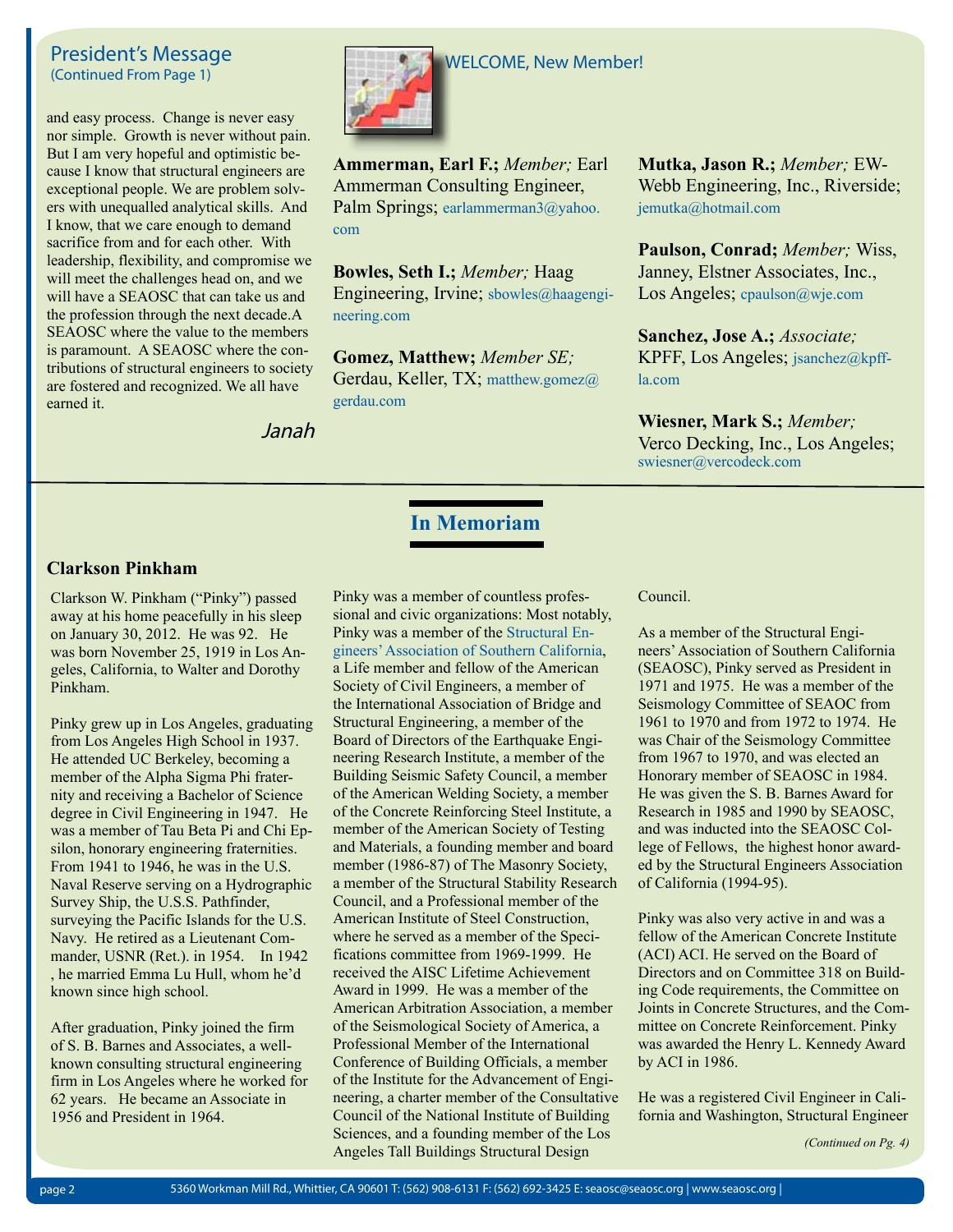|                | <b>SEAOSC Calendar</b> |                                   |                                                 | Feb. 1:<br>February:<br>Apr. 30: | <b>SEAOSC ANNUAL EVENTS</b><br>Job Fair + Student Awards<br><b>Night Dinner</b><br>YM Field Trip to UCSD<br><b>Englekirk Center</b><br><b>Deadline to Submit</b><br><b>Excellence in Structural</b><br><b>Engineering Posterboards</b> |
|----------------|------------------------|-----------------------------------|-------------------------------------------------|----------------------------------|----------------------------------------------------------------------------------------------------------------------------------------------------------------------------------------------------------------------------------------|
| <b>MAY</b>     |                        |                                   |                                                 | June 6:                          | <b>Excellence in Structural</b><br><b>Engineering Awards Dinner</b>                                                                                                                                                                    |
| $\overline{2}$ | $11:30$ am             | <b>LA Lunch</b>                   | Marriott Hotel at LA Live,<br>Los Angeles       | Aug. 1:                          | <b>Field Day</b>                                                                                                                                                                                                                       |
|                | $1:30$ pm              | Board of Directors Mtg.           | Marriott Hotel at LA Live,                      | Oct. 18:                         | Sept. 12-15: SEAOC Convention<br><b>Annual Shakeout Event</b>                                                                                                                                                                          |
|                | 8 am                   | Seminar: Wood                     | Los Angeles                                     |                                  | Information regarding these events                                                                                                                                                                                                     |
| 5              |                        |                                   | The Grand Event Center,<br>Long Beach           | (www.SEAOSC.org)                 | can be found on the SEAOSC website:                                                                                                                                                                                                    |
| 9              | Noon                   | Webinar: Wood                     | GoToWebinar                                     |                                  |                                                                                                                                                                                                                                        |
|                | 5:30 p.m.              | <b>Tri-Counties Dinner</b>        | Fourpoints Sheraton, Ventura                    |                                  |                                                                                                                                                                                                                                        |
| 16             | $2:45$ pm              | <b>Code Committee Meeting</b>     | ICC-ES Conference Room,<br>Whittier             |                                  |                                                                                                                                                                                                                                        |
| 23             | $12 \text{ pm}$        | July/Aug. Newsletter Deadline     |                                                 |                                  |                                                                                                                                                                                                                                        |
| 24             | Noon                   | <b>Webinar: Welding Symbols</b>   | GoToWebinar                                     |                                  |                                                                                                                                                                                                                                        |
| <b>JUNE</b>    |                        |                                   |                                                 |                                  |                                                                                                                                                                                                                                        |
| 6              | 3 pm                   | <b>Board of Directors Meeting</b> | Luminiarias Restaurant,<br><b>Monterey Park</b> |                                  | <b>Next SEAOSC</b><br><b>Newsletter Deadline:</b>                                                                                                                                                                                      |
|                | 5:30 pm                | LA Membership Dinner              | Luminiarias Restaurant,<br><b>Monterey Park</b> |                                  | May 23<br>for June/July Newsletter                                                                                                                                                                                                     |
| 9              | 9 am                   | <b>SEAOC Board Meeting</b>        | GoToMeeting                                     |                                  |                                                                                                                                                                                                                                        |
| 16             | 8 am                   | Seminar: SEAOC SDMs               | The Grand Event Center,<br>Long Beach           |                                  |                                                                                                                                                                                                                                        |
|                |                        |                                   |                                                 |                                  | SeminarRegistrationHow-To                                                                                                                                                                                                              |

*Mark your calendar now or save this page. Don't miss your favorites!*

*Topics and dates subject to change — for the latest seminar details and registration go to www.seaosc.org*

### 5360 Workman Mill Rd., Whittier, CA 90601 T: (562) 908-6131 F: (562) 692-3425 E: seaosc@seaosc.org | www.seaosc.org | page 3

Please go to *www.seaosc.org* for secure online registrations or use the enclosed registration flyers. Be sure to remember to log in to the website as a member to take advantage of SEAOSC's member benefit of member pricing. It is advised to register early to ensure a seat. Please note that confirmations will only be given to those people who register via

the SEAOSC Website.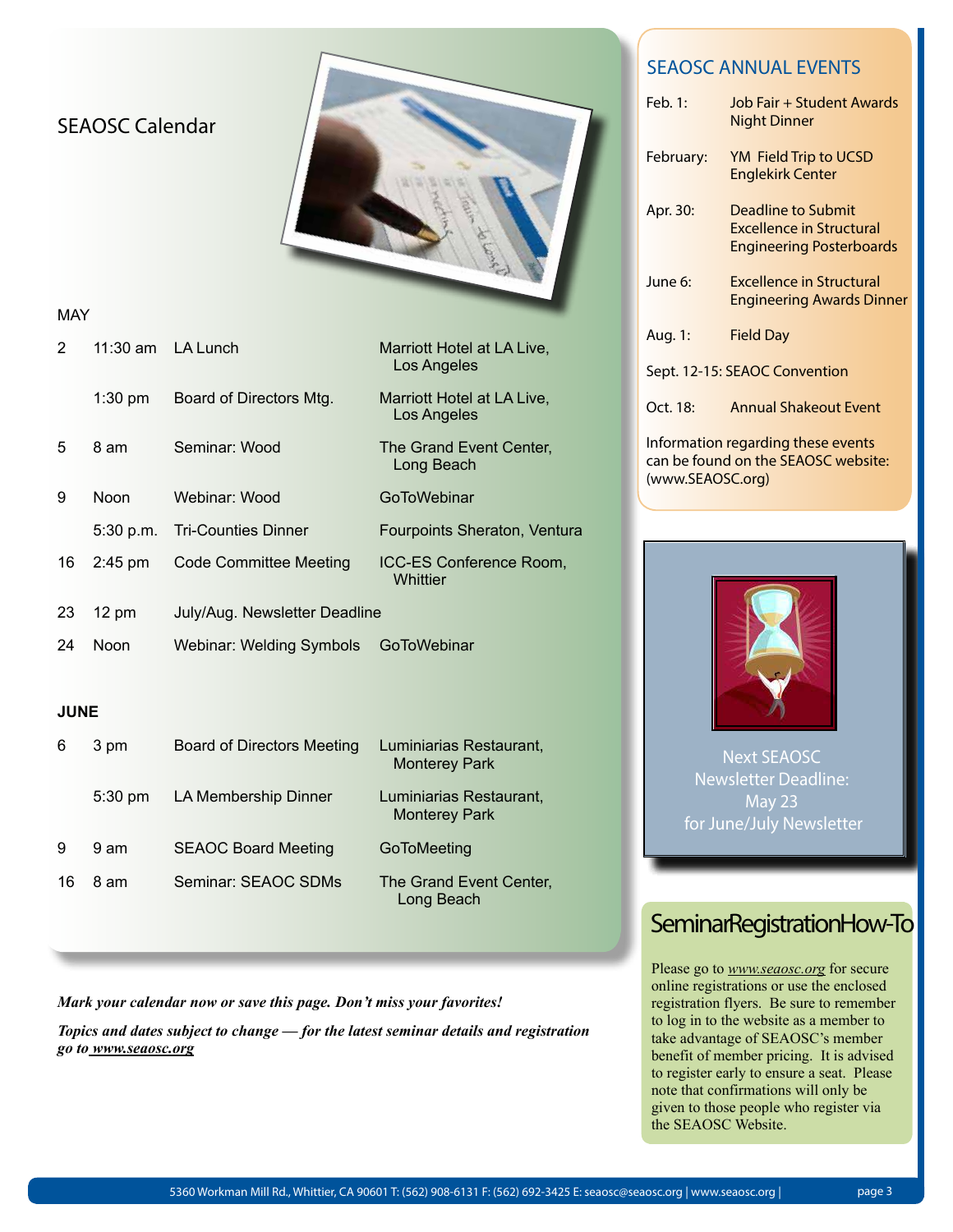## *In Memoriam:* **Clarkson Pinkham** *(Continued From Pg. 2)*

in California, Washington, Arizona, and Illinois, and Professional Engineer in Florida, Indiana, Iowa, Georgia, Kansas, Maryland, Texas, and Wisconsin.

He served on Advisory Committees on research sponsored by the National Research Foundation at the Universities of California (Berkeley), Iowa State, Lehigh, Cornell, West Virginia Universities and the Massachusetts Institute of technology, and at the Portland Cement Association Laboratories at Skokie, Illinois.

The Structural Engineering Institute of the American Society of Civil Engineers awarded Pinky the Walter P. Moore, Jr. Award in 2009 in recognition of his dedication to and technical expertise in the development of structural codes and standards

. Pinky authored and co-authored several publications and presented a number of papers at various conventions, conferences and meetings. He was the subject of a book in the series entitled Connections, by the Earthquake Engineering Institute.

Pinky was passionate about learning. He believed "the really important thing in schools is to get a person into the mood of wanting to learn", that " if you can get students into the urge of wanting to learn and know things, that's more important than any specific subject per se, because you can always pick it up if you have that urge to read and do things. " He and Emma Lu shared a passion

for history. Until a week before he passed away, he was reading about both Lincoln and the Anglo-Saxon Chronicle. His mother started him on his lifelong hobby of collecting U. S. coins. His other lifelong hobby was stamp collecting, and he loved the history connected with both coins and stamps.

In 1984, when computers became available , Pinky acquired a Data General 10SP computer. He quickly learned the programming skills necessary to develop many of his own programs and templates both for work and home. One of these was his genealogy template, for one of his great loves was family genealogy. He traveled extensively on business and always included genealogical research on the trips.

A gentle and happy man, he was treasured by his friends and family and will be missed . He is survived by his daughter, Nancy Ballance, and his son, Anthony, four grandchildren, and five greatgrandchildren. He was predeceased by his wife Emma Lu, and his son, Timothy.

A memorial service was held for Pinky on April 21st at 11:00 at the Church of Our Saviour, 525 Roses Road, San Gabriel, California. Memorial donations may be sent to UCLA Medical Sciences Development c/o Division of Geriatrics, 10945 Le Conte Avenue, Suite 3132, Los Angeles, California 9095. Please make checks out to UCLA Foundation and indicate on the memo line: in memory of Clarkson Pinkham .



## *In Memoriam:* **Helmut Krawinkler**

It is with great sadness we convey that Helmut Krawinkler, the John A. Blume Professor Emeritus of Engineering, Stanford University, passed away on April 16, 2012. Professor Krawinkler underwent surgery for a brain tumor this past February and was undergoing follow up treatment when he died suddenly at his home in Los Altos, CA.

Krawinkler joined the Stanford faculty of the Department of Civil and Environmental in 1973 and "retired" to emeritus status in 2007. He stayed active in teaching, research and professional practice until his death. He is best known for his research contributions in performance-based earthquake engineering, which were recognized most recently through his election to the National Academy of Engineering, the highest honor for an engineer in the U.S. Just this past week Professor Krawinkler received the 2012 George W. Housner Medal from the Earthquake Engineering Research Institute. He is remembered by friends, colleagues, current and former students for his warm smile, kindness and love of life.

A memorial service is being planned for later this spring.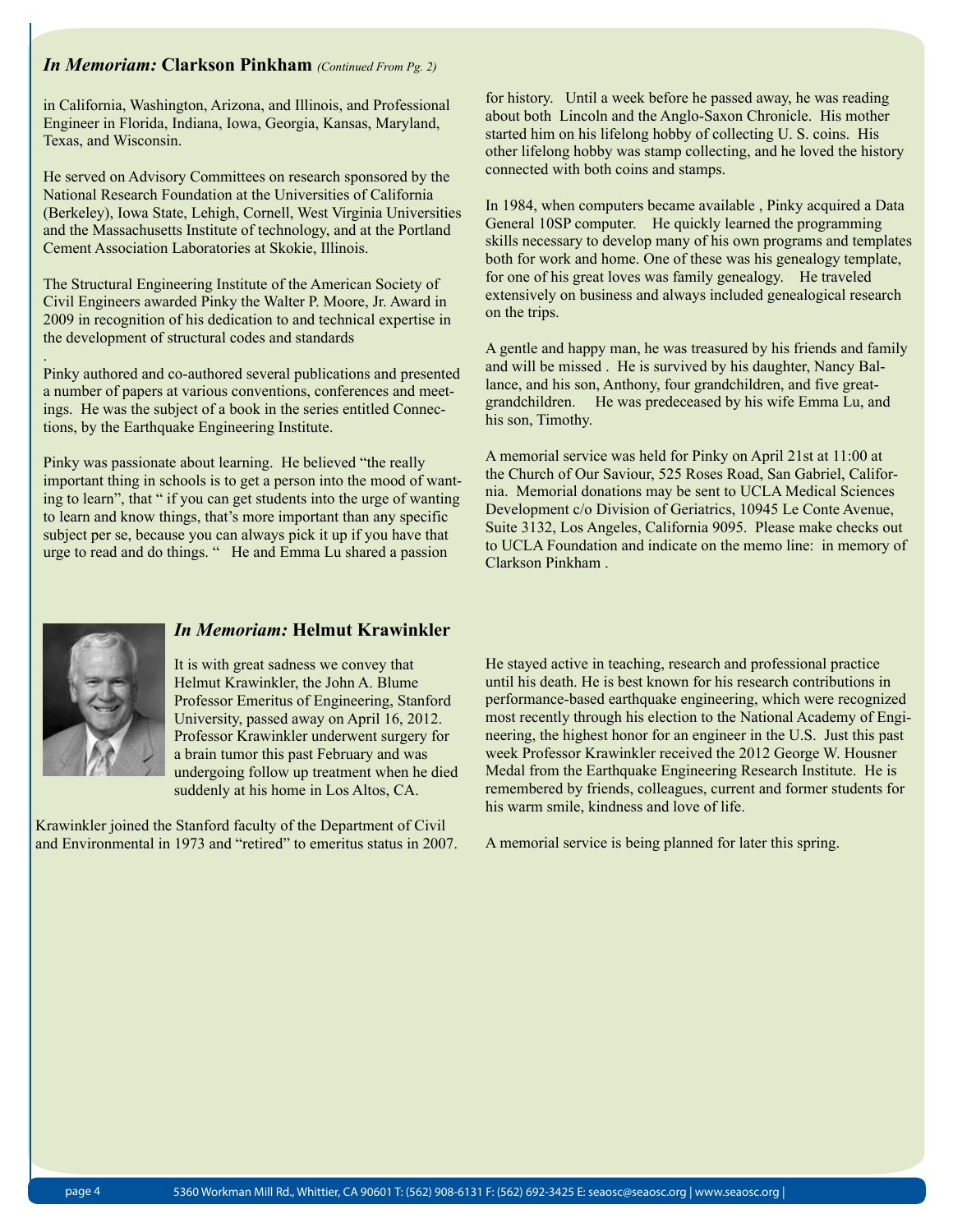

#### Save the Date for the 2012 SEAOC CONVENTION

Santa Fe, New Mexico

Sept. 12 - 15

The 2012 SEAOC Convention Committee invites you to stay convent on the latest developments in structural engineering and construction technology while enjoying the scenic, historic, artistic and cultural splendors of Santa Fe, New Mexico. Consider bringing your family to visit local national parks and monuments such as Bandolier National Monument, Chaco Canyon and Canyon de Chelly, all within a short drive from Santa Fe.

Convention Hotels: **ELDORADO HOTEL & SPA** 

www.EkbradoHoteLeom

**HILTON Santa Fe / Historic Plaza www.HiltonofSantaFe.com** 

For more information, visit our website: http://convention.seace.org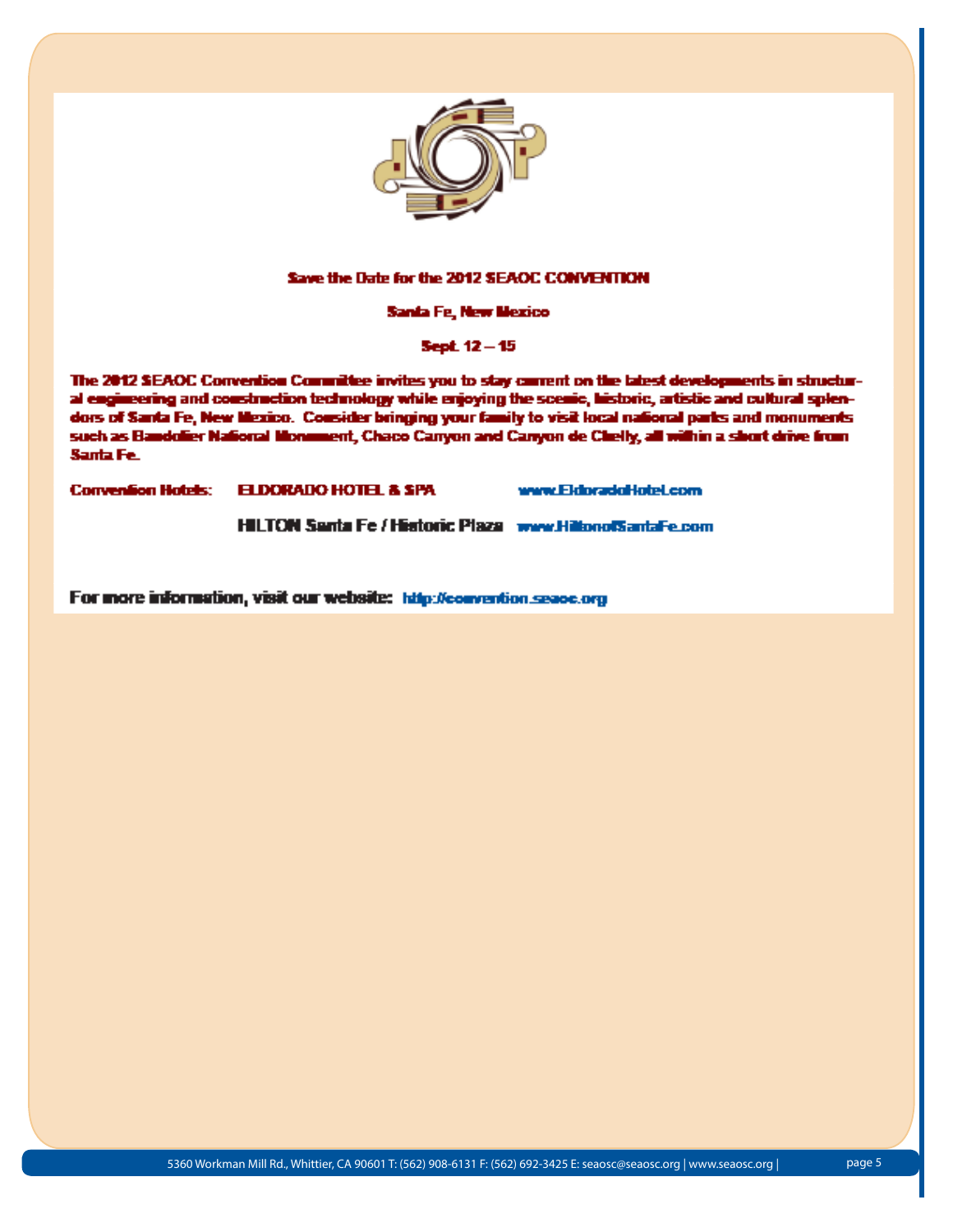## **SEAOSC Existing Buildings Committee To Help LA Building Department With Updates, Seeks Volunteers**

The Los Angeles City Building Department intends to update Chapter 34 (Existing Structures) of the LA City Building Code to make in more in-line and consistent with the 2010 CBC. They also intend to update Divisions 88 through 96 of the LA City Building Code, which deal with URM, Soft-Story, and Tilt-Up Structures, Weak Cripple Wall Structures, Hillside Structures, Concrete Frames with Masonry In-Fill, and Concrete and Masonry Structures with Flexible Diaphragms. The SEAOSC Existing Building Committee (EBC) will be assisting the LA Building Department with this effort. Anyone interested in participating in this effort should contact Joe Valancius (EBC Chair) at Valancius@kcse.com

## **Report Change of Address to BPELSG**

The California Board of Professional Engineers, Land Surveyors and Geotechs (BPELSG) **rules require** that any certificate or license holder notify the Board of a change of address within 30 days of such change.

BPELSG has created an on-line change of address form, eliminating the need for a paper submittal by mail. **It is important (and in some cases critical) that the Board have current addresses.** 

https://www.dca.ca.gov/webapps/pels/address\_change.php

## **Membership Information Update Reminders Are Now Automated on the SEAOSC Website**

SEAOSC members, starting each May 1st and November 1st, when you log-in to the SEAOSC website members section you will now see a posted message asking you to update\verify your personal and company profile information. The message will display the last time you updated your profile and some of your current contact information so you can quickly see if it is still correct. The reminder message will continue to display when you log-in to the members section until you have clicked on the "Update" button located in your "My Personal Profile" page indicating that you have verified/updated your information to be correct. This request is made twice a year, so SEAOSC will always have your correct contact information so we can keep you informed about upcoming events.

## **James Lai Recognized for 50 Years, Calls on Retirees to Volunteer for SEAOSC**

James S. Lai, a SEAOSC past president and SEAOC Fellow, recently reached another milestone. Lai was among seven persons recognized as 50-year members at the 2012 ACI Annual Convention in Dallas, Tex. Earlier this year, Lai also was confirmed as a Life Member of ASCE, of which he is a Fellow. Even years after his retirement from consulting engineering practice, Lai still enjoys his involvement in technical committees in various organizations. He encourages more practicing engineers to devote time to committee activities and help strengthen our Structural Engineers Association.

## **Call for "From Experience" Articles**

Do you have a neat shortcut or special knowledge of a specific problem that you'd like to share with SEAOSC members? If so, write a From Experience article for the SEAOSC Newsletter. SEAOSC is seeking to revive this popular feature.

Keep it short – one to one and a half  $8 \frac{1}{2} \times 11$ " pages in a MS Word format is optimal. Include diagrams and calculations too. Email it to seaosc@seaosc.org for possible inclusion in a future newsletter issue.

If your topic cannot be covered in one submission, make it a twoor three-part series.

Complete sets of From Experience can be ordered online at http:// www.seaosc.org/seaosc\_store.cfm. Select Category "Miscellaneous" and search on Keyword "From Experience". Member Cost is \$100 for the complete set from 1988 to the present.

> *Company and individual member news are always welcome . Simply email us a news release. There is never a charge for a one-time news article, only for advertisements.*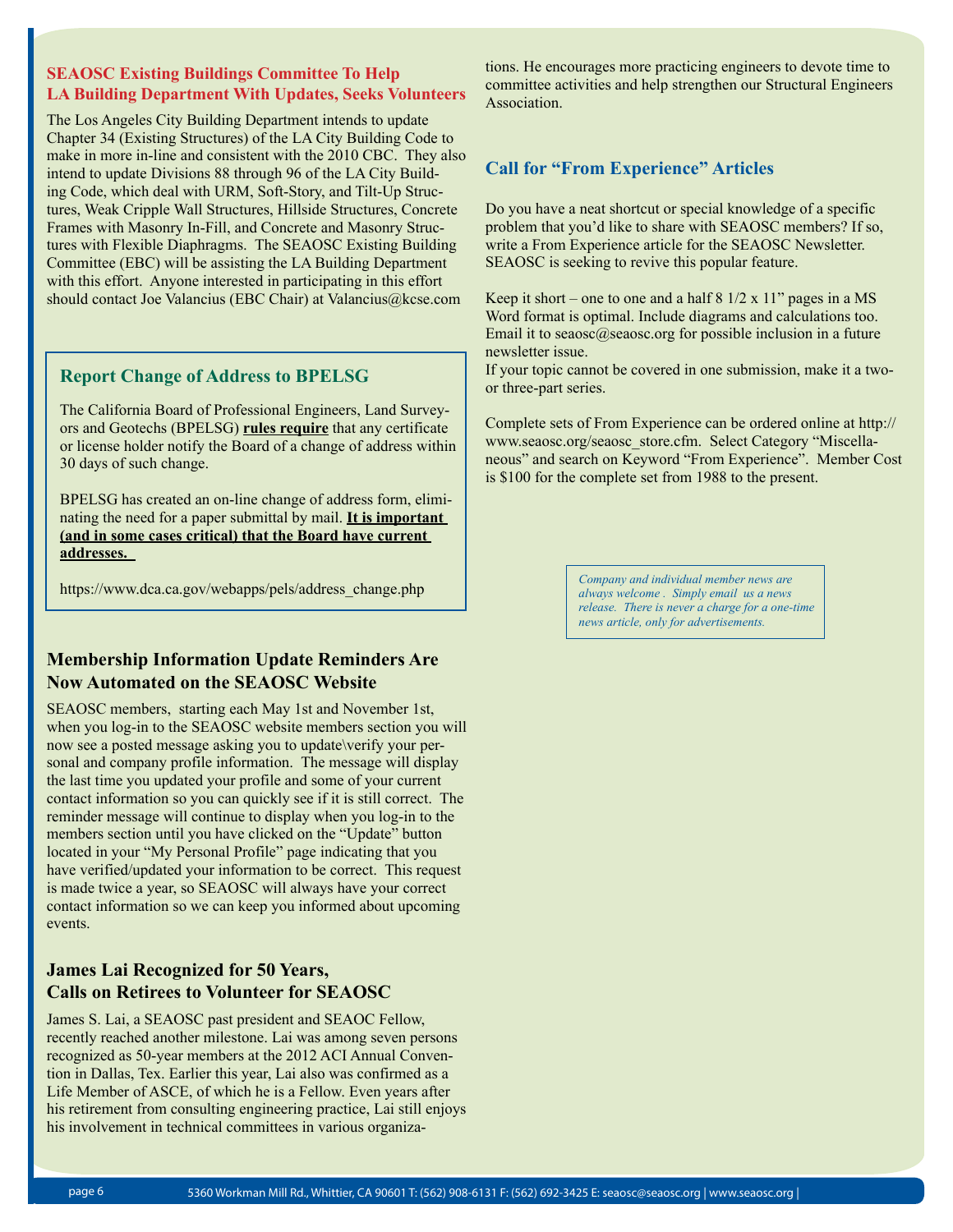# NOW HIRING **Branch Engineer - Riverside, CA**





Eiropean Groeg-Tin is hiring an angineer at its Riverside, CA, location. This panitize will provide momenting ampost and austriance to mastement and the asies force, give availa and officiaatations and workshope, melet with testing of lateral systems and products, as pport local code report reviews and submittals, and represent Elemanos Strong-Tin at verious prefessional ockilos ani tuzinkal committee medinga.

t are accepting number from condition with the following qualifications:

- Licensed California Professional Engineer
- B.S. degree in Civil/Structural Engineering
- 5+ yours design exparisoner
- Good written and veried communication stills
- Familiarity with Simpson Etrong-Tie<sup>n</sup> products
- Computer experience (Excel, Word, PowerPoint, ADAD)

Since 1956, Simpson Strong-Tie into focused on creating structural products that indp people in its autor and atronger harves sual olldings. The company in considered a leader in structural is neared, turling and innovation as is known for its codei, finiti-tunind products and exceptiousi customer numical Eiropean Brong-Tin has a strong calium that values creativity, , yth gaint bas chip



ll commune às 62m Guardac at Aguacciaci

1224 Holly St., Riverside, CA 92200 Planne: 000-021-20

## **Is your SEAOSC contact information up-to- date?**

As part of your membership, SEAOSC maintains a searchable online database so members can contact other members as well as keep their own information current with SEAOSC.

If it's been awhile since you last updated your online membership and company profile, please take the time to do so today. Additional business related information fields have been added since SEAOSC first put its database online in 2006.

Remember that the SEAOSC online database is how SEAOSC keeps in contact with you. If you don't keep your mailing information (especially email) current, you may not receive your newsletter or other important Association ballots or mailings. If you have questions, call Executive Director Don Gilbert at (562) 908-6131 or email *SEAOSC@seaosc.org*.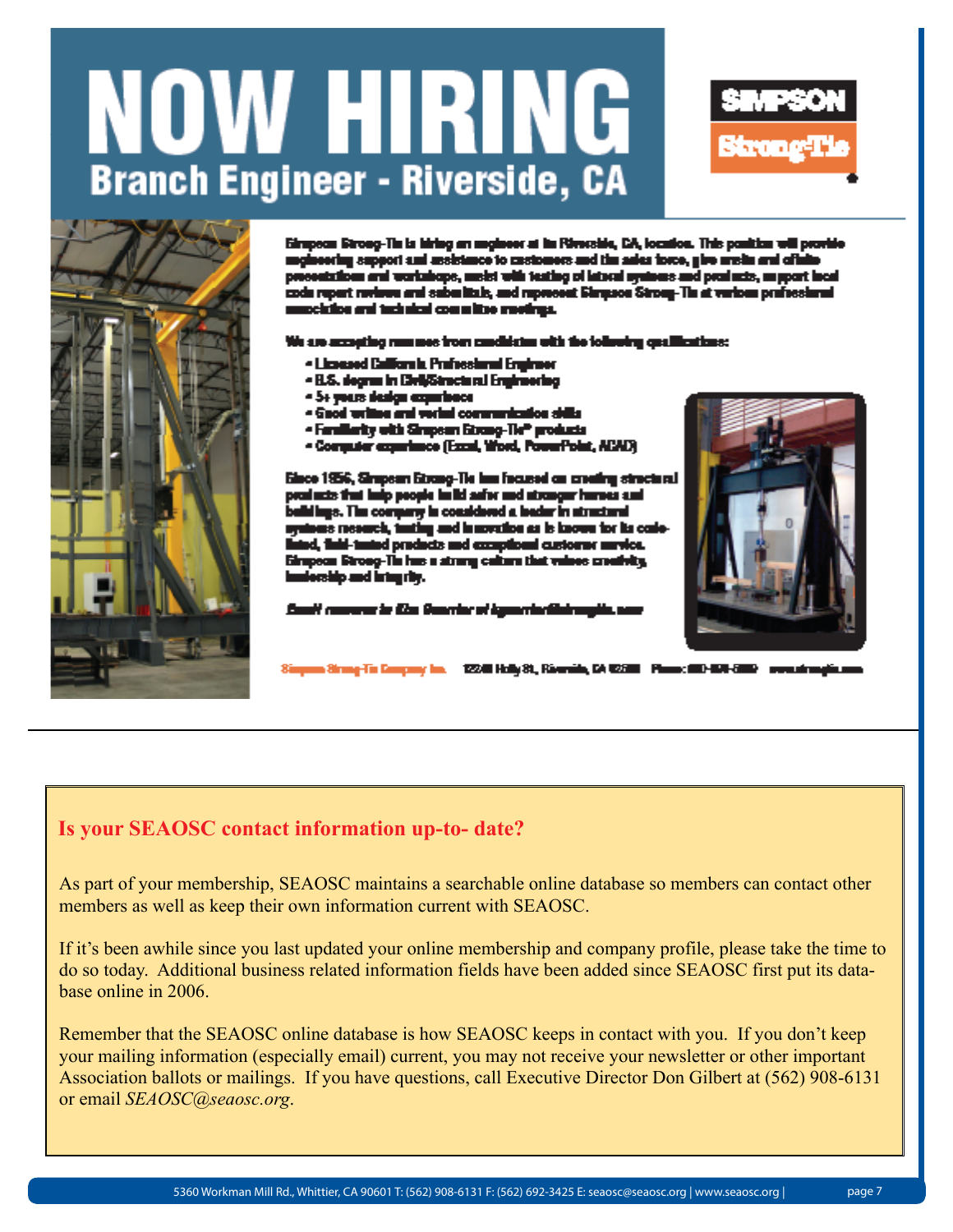Structural Engineers Association of Southern California



- **Program: Functional Resilience: A Self-Righting Office Building**
- **Moderator:** Lawrence Ho, SE, Principal, Englekirk International; and Farid Ibrahim, PE, LEED AP, Director Preconstruction Services, Clark Pacific

**Location: JW Marriott Hotel at LA Livel, Los Angeles** 

Networking Time: 11:30 am

Lunch: Noon

**Program: 12:40-1:30 pm** 

Cost \$55.00 (Full-time students: \$25)

Reservations: Make advance reservation before Monday, Apr. 30 via SEAOSC's website at www. SEAOSC.org, via . fax or by email. SEAOSC is charged for "no-chows" so please notify office by deadline if you must cancel. Prepay by providing your credit card number and expiration date. "Walk-ins" welcome.

## LOS ANGELES DINNER RESERVATION FORM: May 2 Reservations Due Before Apr. 30

| Yourself: 1 @ \$55.00                 |                                           |  |  |
|---------------------------------------|-------------------------------------------|--|--|
| Guests: @\$55.00                      | $=$ $\mathbf{s}$ and $\mathbf{s}$         |  |  |
| <b>TOTAL</b>                          | $=$ 5 $-$                                 |  |  |
|                                       | Expiration date: <b>www.community.com</b> |  |  |
| Pin (last 3-4 digits on back of card: |                                           |  |  |
|                                       | Zip Code: _________                       |  |  |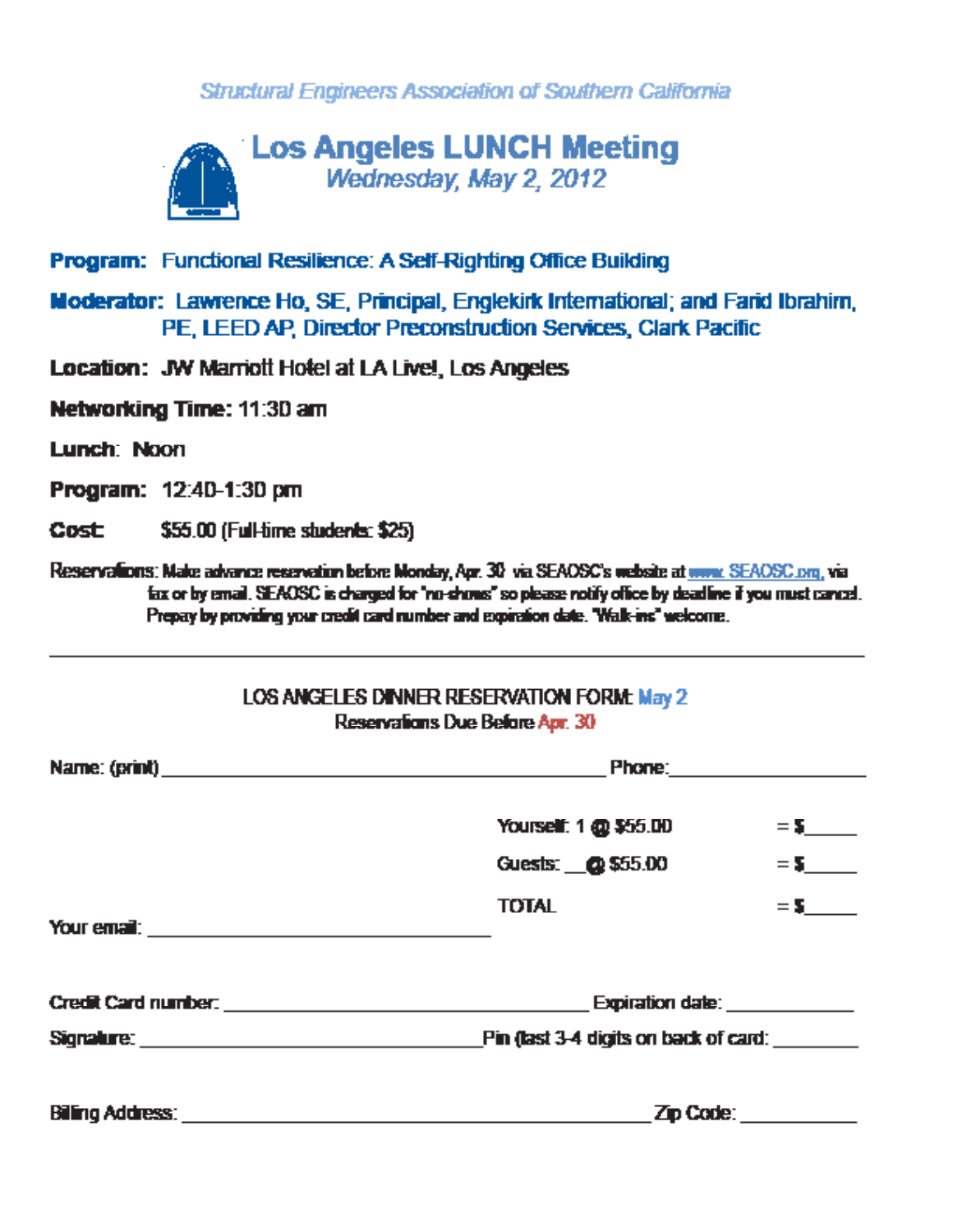**Structural Engineers Association of Southern California** 



# **Tri-Counties Dinner Meeting**

## Wednesday, May 9, 2012

| Program:  | Foundation Engineering of Geotechnical Design Considerations for the<br>GVCH Replacement Hospital: A \$130 M OSHPD Design-Build Project,<br>Goleta, C.A.                                                                                                                                                                                                                           |
|-----------|------------------------------------------------------------------------------------------------------------------------------------------------------------------------------------------------------------------------------------------------------------------------------------------------------------------------------------------------------------------------------------|
| Speaker:  | Dennis LaChaine, GE, PE, President, LaChaine & Associates, Inc.                                                                                                                                                                                                                                                                                                                    |
| Location: | Fourpoints Sheraton Hotel, 1050 Schooner Dr., Ventura, CA 93001                                                                                                                                                                                                                                                                                                                    |
| Time:     | Networking: 5:30 pm, Dinner: 6:30 pm, Program: 7:30 pm.                                                                                                                                                                                                                                                                                                                            |
| Menu:     | Chicken entree. (Vegetarian meal available if requested by Noon, May 7.)                                                                                                                                                                                                                                                                                                           |
| Cost:     | \$35 (Students: \$15)                                                                                                                                                                                                                                                                                                                                                              |
|           | Reservations: Make advance reservation before Monday May 7 via email:<br>seapsc@seapsc.pre or via SEAOSC's web page at www.seapsc.pre. "Walk-ins" are<br>not guaranteed a meal; please make your reservation early. SEAOSC is charged.<br>for "no-shows". Please notify office by deadline if you must cancel. Prepay by<br>providing your credit card number and expiration date. |
|           | <b>TRI-COUNTIES DINNER RESERVATION FORM: May 9</b>                                                                                                                                                                                                                                                                                                                                 |

**Reservations Due Before May 7** 

| Name: (print)                                                                                                                                                                                             | Phone:                                                                                                                                     |  |  |  |
|-----------------------------------------------------------------------------------------------------------------------------------------------------------------------------------------------------------|--------------------------------------------------------------------------------------------------------------------------------------------|--|--|--|
| If paying in advance by credit card, circle type:                                                                                                                                                         | Yourself: 1 @ \$ 35.00<br>$=$ 5 $\qquad$<br>$=$ 5 $\qquad$<br>Guests: $@535.00$<br>$=$ 5<br><b>Donation for Students</b><br>$=$ 5<br>TOTAL |  |  |  |
| <b>VISA</b><br>MashurCard                                                                                                                                                                                 |                                                                                                                                            |  |  |  |
| Card number: <b>Card number: Card number: Card number: Card number: Card number: Card number: Card number: Card number: Card number: Card number: Card number: Card number: Card number: Card number:</b> | Expiration date: <b>Expiration</b>                                                                                                         |  |  |  |
|                                                                                                                                                                                                           | . Pin (last 3-4 digits on back of card: ____________                                                                                       |  |  |  |
| Zip Code where you receive your credit card bill:                                                                                                                                                         |                                                                                                                                            |  |  |  |
|                                                                                                                                                                                                           |                                                                                                                                            |  |  |  |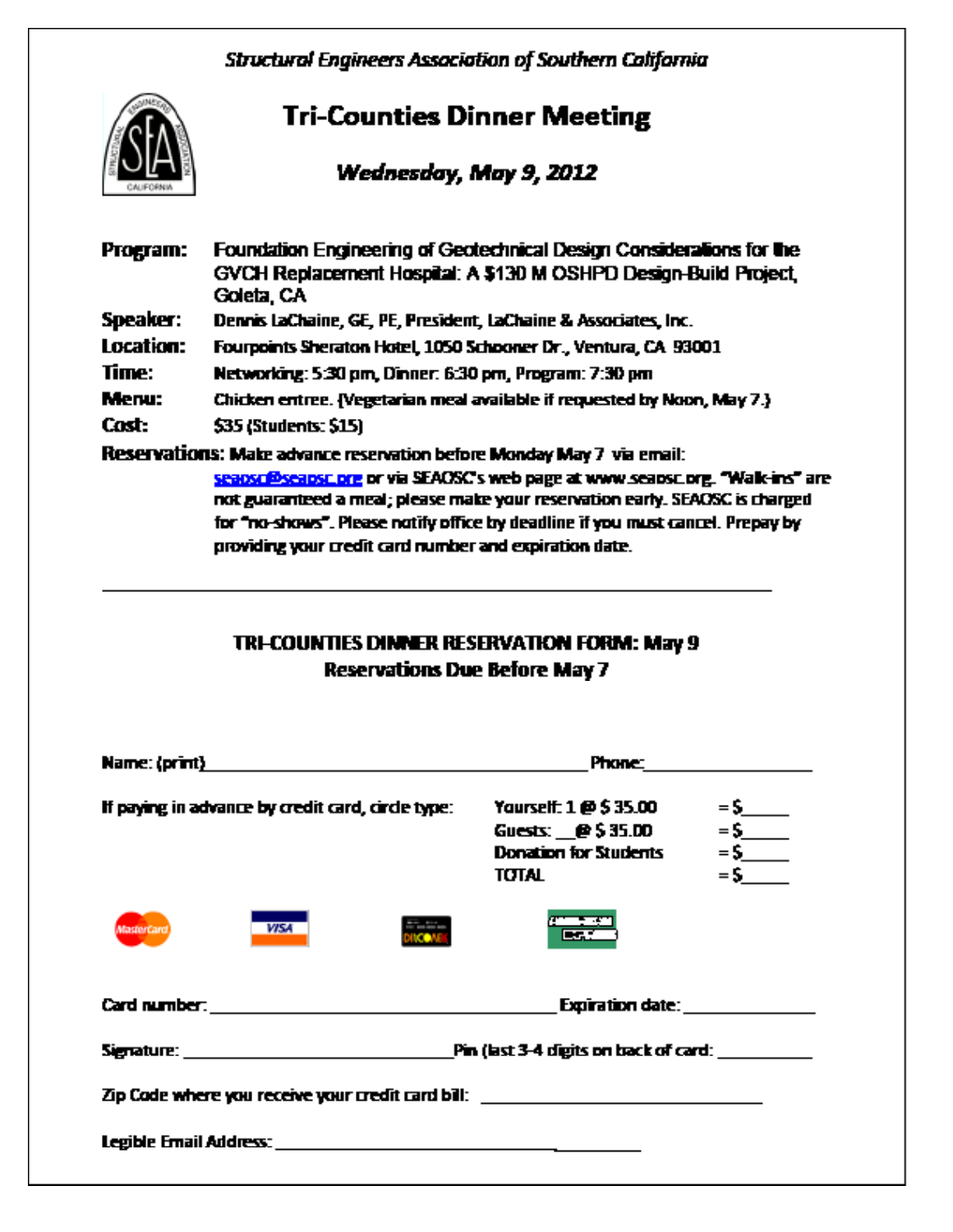

SEAOSC Seminar — Retrolitting, Repairing a Reinforcing Wood Structures

## Saturday, May 5, 2012 . 8am - Noon **The Grand Event Center, Long Beach**

## PRACTICAL APPROACHES FOR REPAIRING & REINFORCING WOOD STRUCTURES

- 1. Building code changes in the allowable stresses.
- 2. Tools used in inspecting finder structures.
- 3. Inspecting timber trusses
- 4. Documentation of bads
- 5. Reinforcement techniques for bounding frusses and parallel chord trusses
- 6. Reinforcement bechniques for glue-laminated beams and solid sawm beams
- 7. A-framed structures with wood rot decay
- 8. Techniques for reinforcing A-Framed structures with wood rot decay.

## Roof Condensation - Repairing

What is it? What causes it?

Roof Condersation is a topic periment to investors, and building comers (and owner's agents) that purchase industrial concrete tit-up buildings, because roof condensation affects the structural integrity of the roof system and can be exacerbated by tenant operations.

Roof condensation is maisture that develops at the roof ceiling area and is trapped by full insulation or other types of redient barriers. Over time, this muisture corrodes the framing hangers, thus compromising the effectiveness of the roof system.

Simple ways to identify condensation issues, common causes, typical repair methodologies, and rough cost estimates for repairs.

#### Retrofit of Concrete Tilt-up Wood Roof Structure

This presentation incorporates a detailed design example of the retrofit of an existing reinforced concrete wall building with a texible diaphragm. The design example will incorporate perfinent provisions from Chapter A2 of the International Existing Building Code, the sub-diaphragm requirements in ASCE 7, and concrete anchorage requirements in Appendix D of ACI 318. There will also be some discussion of the excludion of the provisions related to enchange of flexible disphragms to rigid walls.

#### **SPEAKERS:**

Jeff Coronado, PE, SE, Owner, Jeff Coronado Structural Engineering Consultants

Steven G. Provengiti, SE, SECR, Managing Partner, Mackintosh & Mackintosh

Steven Saunders, President, Saunders Construction, Inc.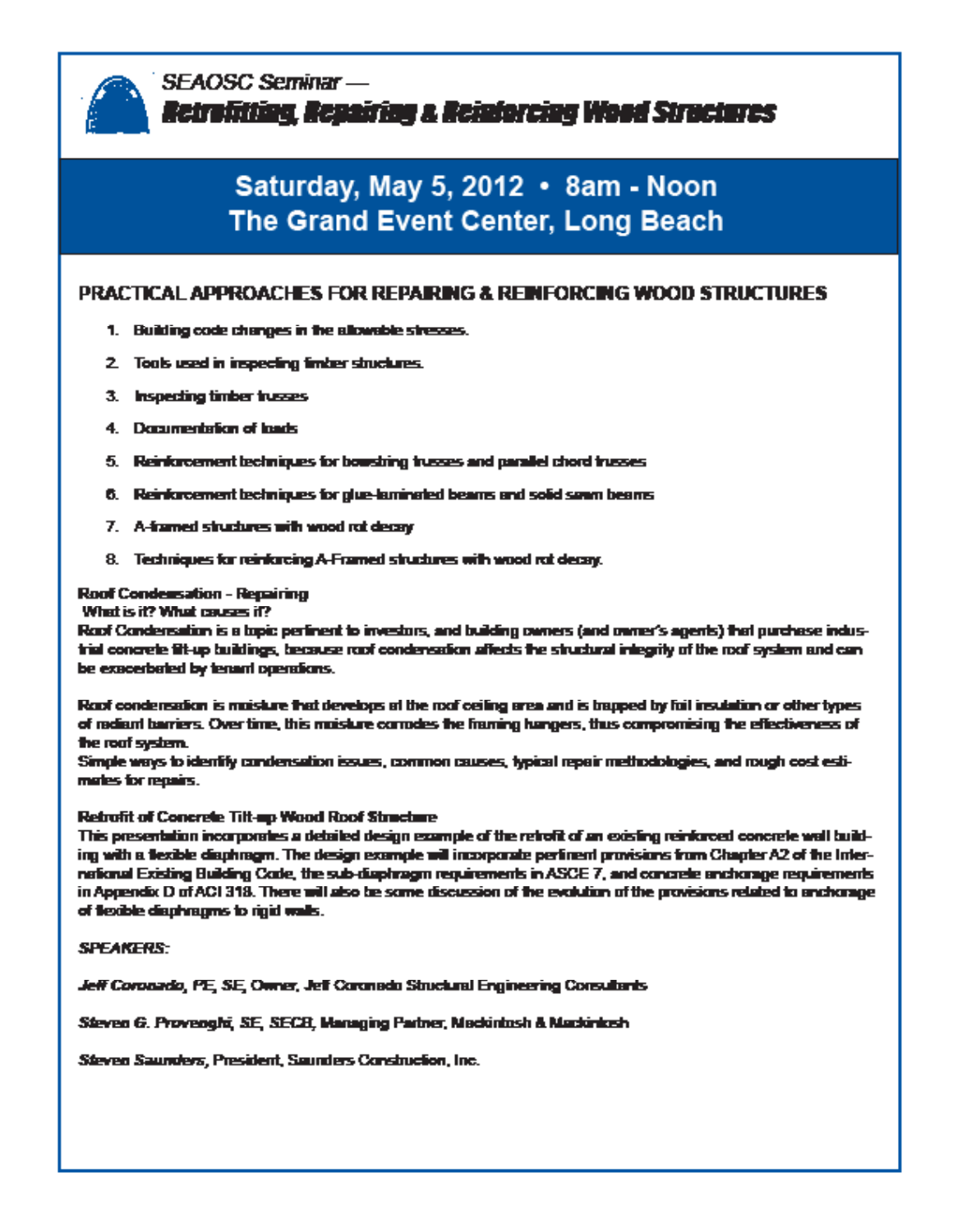

**Betrafitting, Benairing a Beinfarcing Wead Structures** 

## Saturday, May 5, 2012

Registration: 7:30 am, Seminar: 8am - Noon (includes continental breakfast and seminar notes.)

## The Grand Event Center, 4101 E. Willow St., Long Beach, CA 90815

Cost **Before Nay 1** On or After May 1 **SFA Member** \$150 \$200 Non*member* 3300 5350

(Circle the amount applicable to your registration.)

Advance registration required no later than May 1. Non-Members are encouraged to attend at Member rate by

completing a membership application at www.searce.org before May 1. Attendees will receive four professional development credits.

**O**Register online at WWW.Seapsc.org (Members: Log in using UserName and Password or Member Discount)

with credit card information to  $(562) 692 - 3425.$ 

**OF ax completed form | OMail Completed form | O E-mail form** with check made out to SEAOSC to 5360 Workman Mill Rd., Whittier, CA 90601.

with credit card information to seaoscobseaosc. org.

## Note: Confirmations will be issued in response to online reservations only.

**Name:** 

a SEA Member a Non-member

**Phone:** 

Fax:

**Credit Card Number:** 

Fin number (last 3-4 digits on back of card):

Complete Billing address including zip code:

**LEGIBLE Email address:** 

Repeat email address:

Expiration:

Amount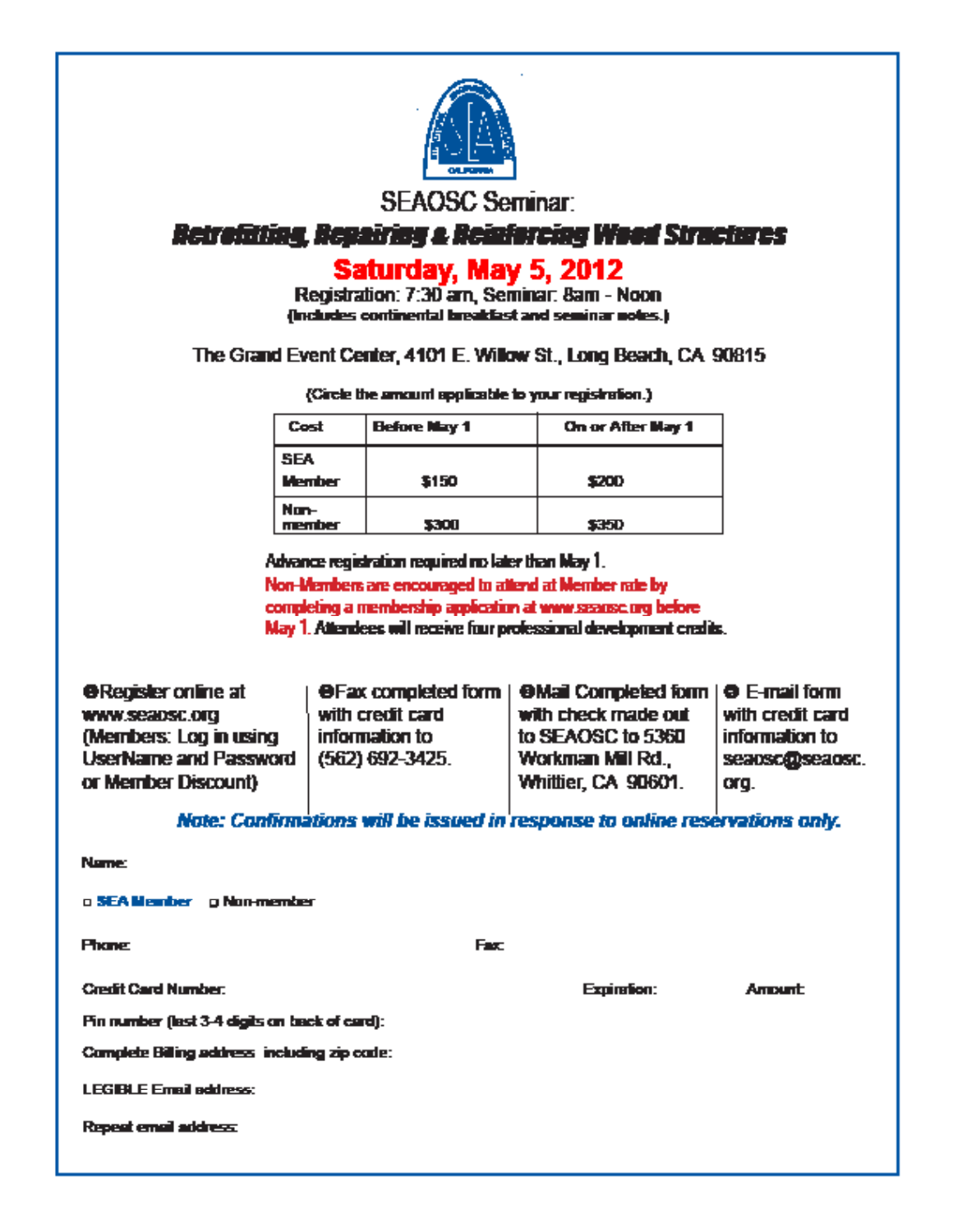# **2012 SEAOSC GOLF TOURNAMENT**

A portion of the proceeds will benefit the SEAOSC Scholarship Fund



# **COYOTE HILLS GOLF CLUB**

1440 E. BASTANCHURY RD. FULLERTON, CALIFORNIA 02335  $(714) 672 - 6800$ 

# **WEDNESDAY AUGUST 1, 2012**

- 11:00 A.M. Check-in and hit balls on the driving range
- 12:00 P.M. Shotgun Start (Scramble Format)
- 4:30 P.M. Social Hour (No-host Bar)
- 6:00 P.M. Dinner, Awards, and Raffle

**GOLF AWARDS == DOOR PRIZES** \$10,000 Hole-In-One Prize Prizes - Fun for Everyone!!!!

## DON'T MISS OUT ON A DAY OF GREAT FUN! **SIGN UP TODAY!!!**

(Please note early registration discount as galf course will release the times that we can't fill so please register early).

SEE REVERSE SIDE FOR DETAILS AND SIGN UP SHEET

FIELD DAY CHAIRMAN: KEVIN O'CONNELL 310-323-9924 NOTE: THERE ARE LIMITED SHOWER AND LOCKER FACILITIES AVAILABLE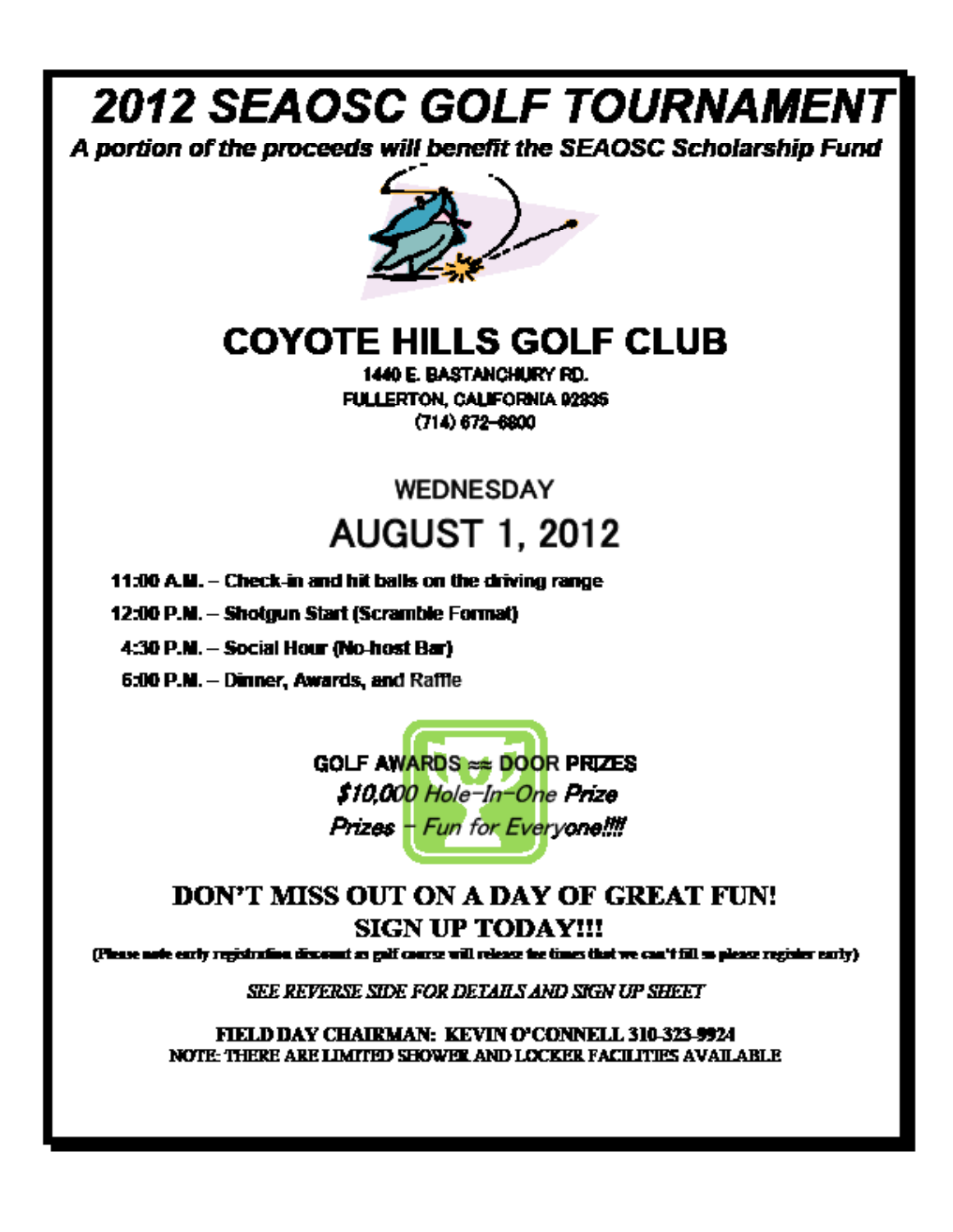## 2012 SEAOSC GOLF TOURNAMENT

**COYOTE HILLS GOLF CLUB** 

WEDNESDAY, AUGUST 1, 2012

**GOLF** 

DICLUBES CHEEN FEE, CART FEE, RANGE RALLS, BOX LUNCH, BONNER, BOOR FRIZE & I RAFFLE TICKET

**CHECK-IN TIME 11:00 A.M.** SHOTGUN START AT 12 P.M. SHARP

| <b>FOURSOME REQUESTED</b> | <b>PHONE NUMBER</b> | <b>EMAIL ADDRESS</b> |
|---------------------------|---------------------|----------------------|
| (Main Contact Above)      |                     |                      |
|                           |                     |                      |
|                           |                     |                      |

DINNER ONLY

INCLUDES DINNER, DOOR FRIZE & I RAFFLE TREAET

COCKTAIL SOCIAL HOUR AT 4:30 p.m. - DINNER AT 6:00 p.m.

|--|

**PHONE NUMBER** 

**EMAIL** 

**GOLF & DINNER @ \$175.00 PER PERSON** (For Entries Received on or before July 11, 2012) **LATE REGISTRATION @ \$225.00 FER FERSON** (For Entries Received After July 11, 2012) **DINNER ONLY @ \$55.00 PER FERSON SUPPORT SEAOSC . BE A SPONSOR** Contact Kevin O'Connell for Spannorship Opportunities

## **TOTAL ENCLOSED**

SEND CHECKS TO SEAOSC.....5360 Workman Mill Rd., Whittier, CA 90601 (582) 908-6131